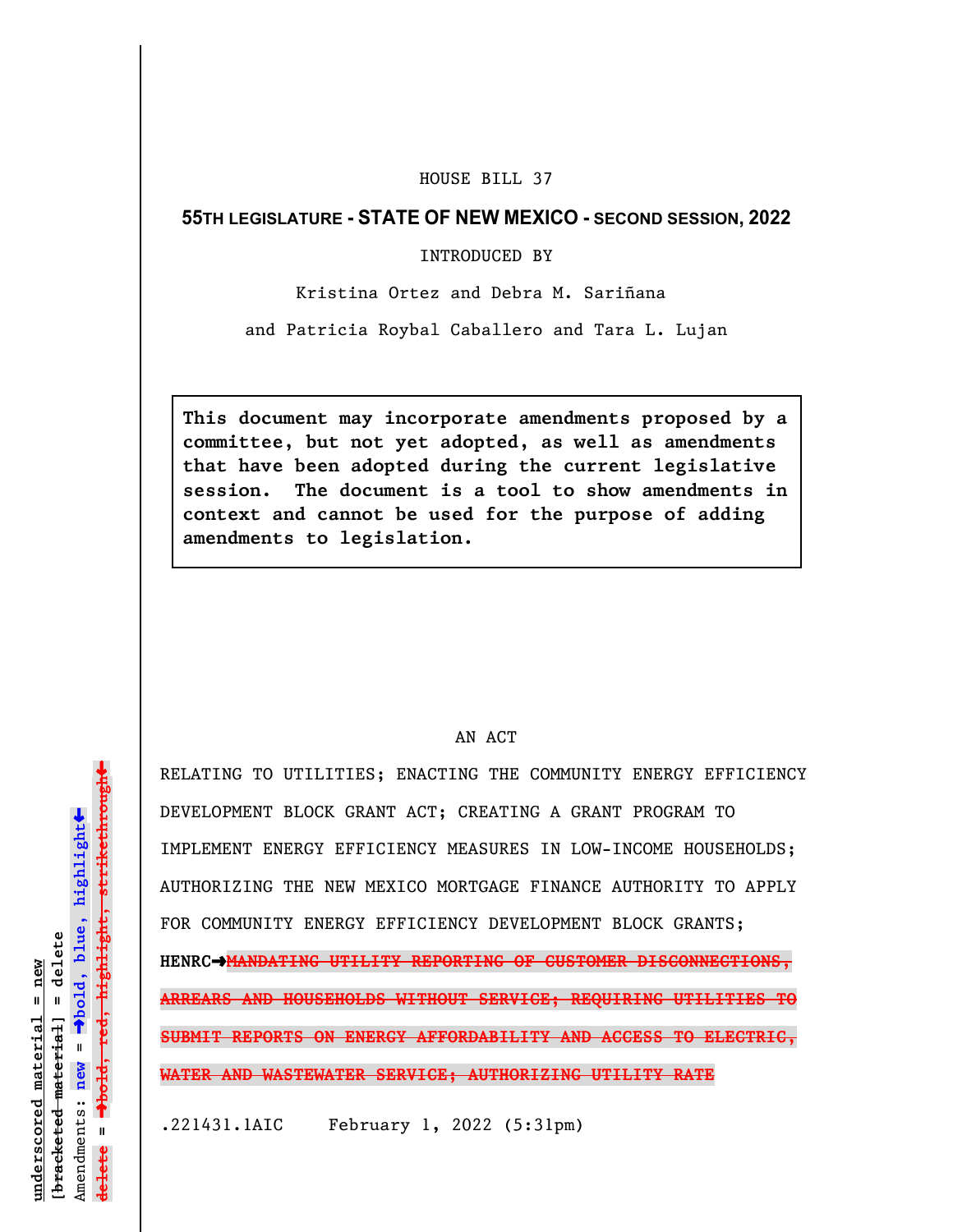**PREFERENCES FOR LOW-INCOME CUSTOMERS;**»**HENRC** DIRECTING RULEMAKING; CREATING A FUND.

BE IT ENACTED BY THE LEGISLATURE OF THE STATE OF NEW MEXICO:

**SECTION 1.** [NEW MATERIAL] SHORT TITLE.-- HENRC $\rightarrow$ Sections **1 through 7 of this**»**HENRC HENRC**º**This**»**HENRC** act may be cited as the "Community Energy Efficiency Development Block Grant Act".

**SECTION 2.** [NEW MATERIAL] DEFINITIONS.--As used in the Community Energy Efficiency Development Block Grant Act:

A. "affordable housing" means residential housing primarily for low-income persons, including housing currently occupied by low-income persons or housing that is affordable to low-income persons based on assessed value, rent or estimated mortgage;

B. "community energy efficiency project" means a project that provides improvements to residential buildings in an underserved community that will in the aggregate reduce energy consumption, energy-related operating costs or the carbon intensity of energy consumption;

C. "community partner" means an organization that provides services or outreach to an underserved community to implement a community energy efficiency project;

D. "department" means the energy, minerals and natural resources department;

E. "division" means the energy conservation and management division of the department;

F. "energy efficiency" means measures that target .221431.1AIC February 1, 2022 (5:31pm)  $- 2 -$ 

º**bold, red, highlight, strikethrough**  $\ddot{\bullet}$ º**bold, blue, highlight**  $b$ racketed material] = delete **[bracketed material] = delete** inderscored material = new **underscored material = new** Amendments: new = Amendments: **new** = **delete =**

 $\ddag$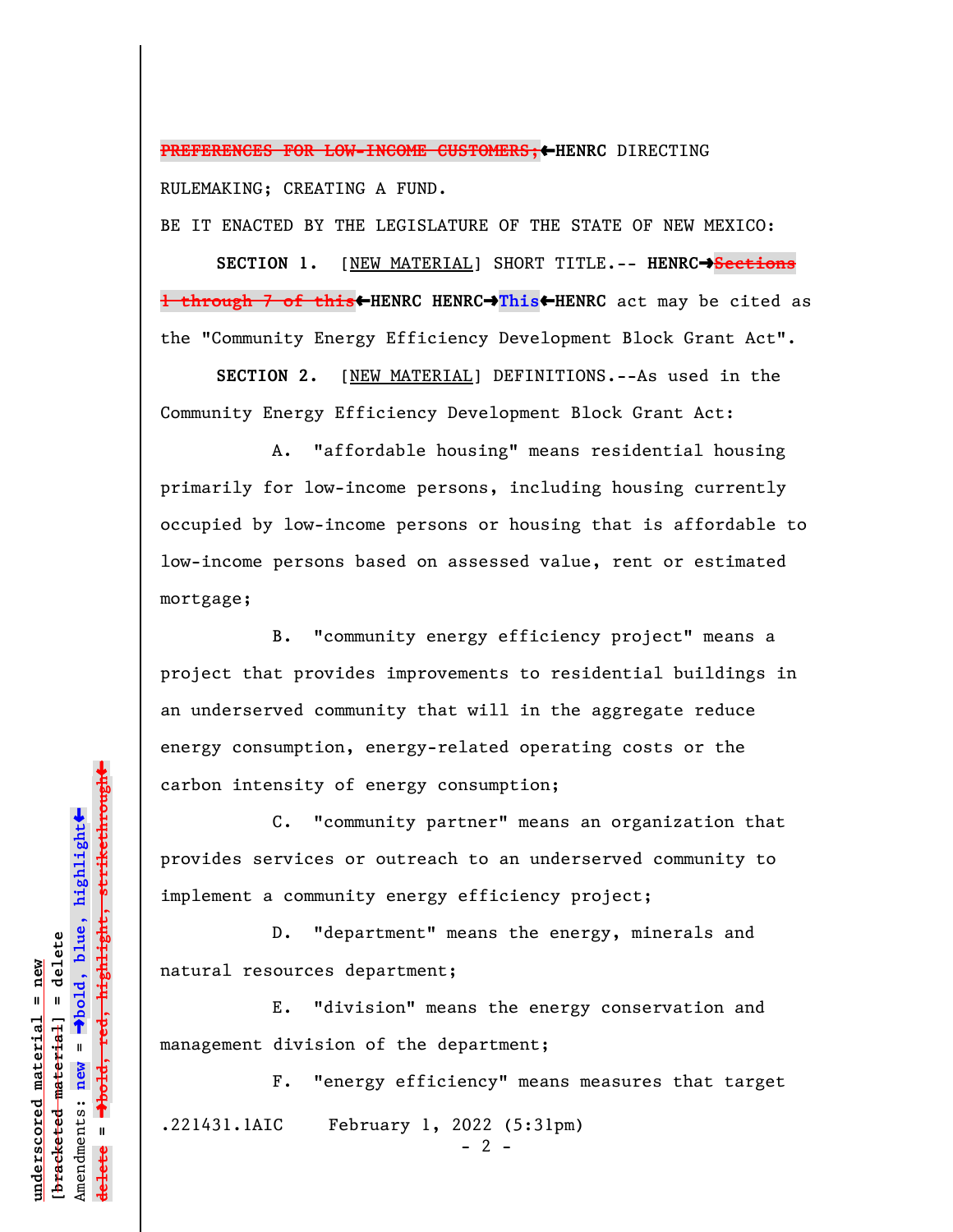efficient energy consumer behavior, equipment or devices and result in a decrease in energy consumption without reducing the amount or quality of energy services, and includes health and safety measures that use efficient equipment or devices to improve indoor air or drinking water quality;

G. "low-income person" means an individual, couple or family whose annual household adjusted gross income, as defined in Section 62 of the federal Internal Revenue Code of 1986, as that section may be amended or renumbered, does not exceed two hundred percent of the federal poverty level;

H. "registered apprenticeship program that promotes diversity" means an apprenticeship program registered pursuant to the Apprenticeship Assistance Act that encourages diversity among participants, participation by those underrepresented in the industry associated with the apprenticeship program and participation from disadvantaged communities as determined by the workforce solutions department;

I. "residential housing" means:

(1) a building, structure or portion thereof that is primarily occupied or designed for or intended primarily for occupancy as a residence by one or more households, including congregate housing, manufactured homes and other facilities; or

(2) real property that is offered for sale or lease for the construction or location on that real property of

.221431.1AIC February 1, 2022 (5:31pm)

- 3 -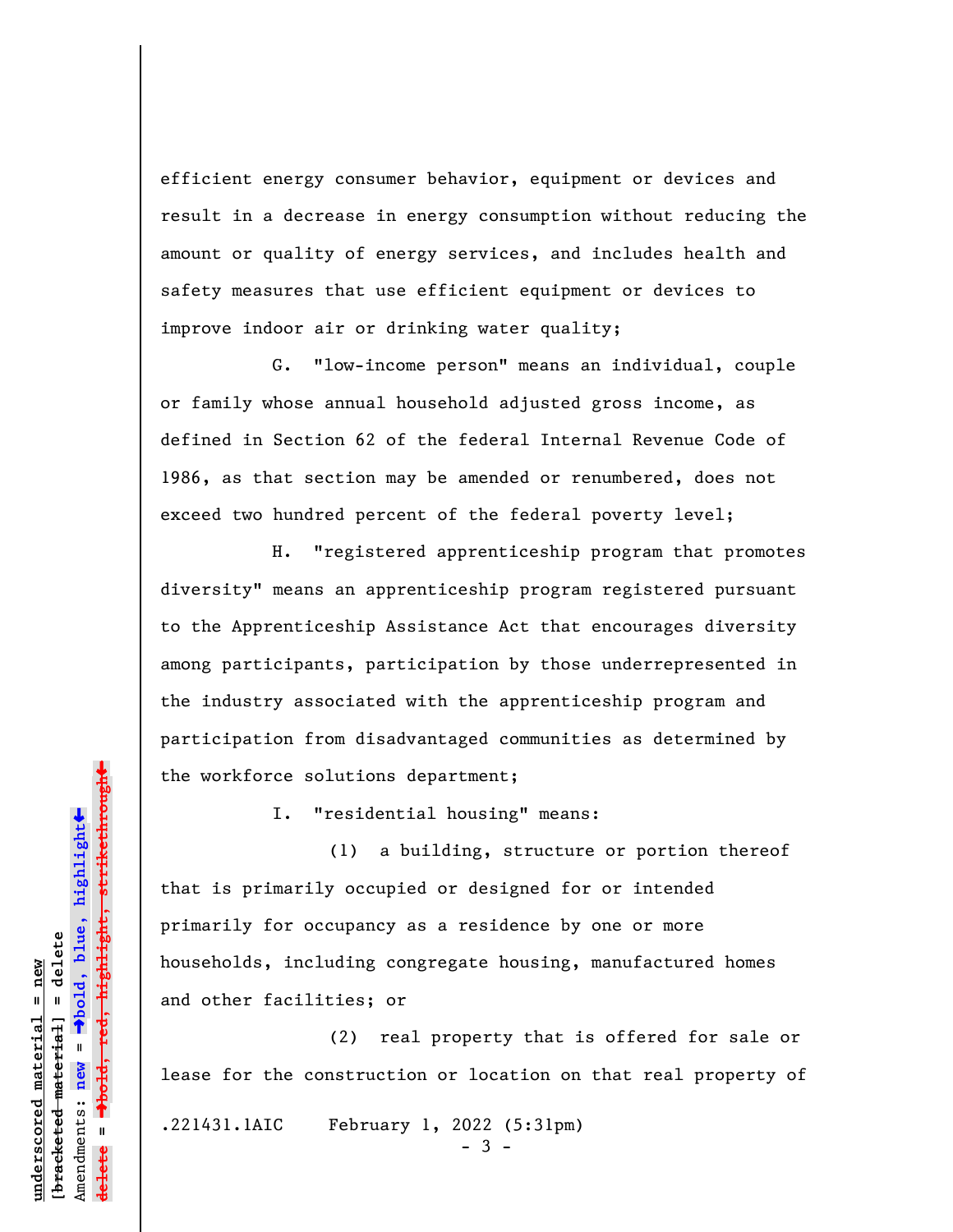a building, structure or portion thereof that is intended primarily for occupancy as a residence by one or more households; and

J. "underserved community" means an area in the state, including a county, municipality or neighborhood, or subset of an area, where:

(1) the median adjusted gross income, as defined in Section 62 of the Internal Revenue Code of 1986, as that section may be amended or renumbered, does not exceed two hundred percent of the federal poverty level; or

(2) there is a high energy burden or limited access to energy efficiency services as determined by department rule.

**SECTION 3.** [NEW MATERIAL] COMMUNITY ENERGY EFFICIENCY DEVELOPMENT BLOCK GRANT--PROGRAM CREATED--RULEMAKING--REPORT TO LEGISLATURE.--

A. The "community energy efficiency development program" is created and shall be administered by the division.

B. If state or federal funds have been deposited into the community energy efficiency block grant fund, the department shall:

(1) adopt rules to:

(a) administer the community energy efficiency development program;

(b) restrict eligibility for certain

.221431.1AIC February 1, 2022 (5:31pm)

- 4 -

»º**bold, red, highlight, strikethrough**  $\ddot{\bullet}$ º**bold, blue, highlight** bracketed material] = delete **[bracketed material] = delete** inderscored material = new **underscored material = new** Amendments: **new** =  $\mathbf{u}$ Amendments: new **delete =**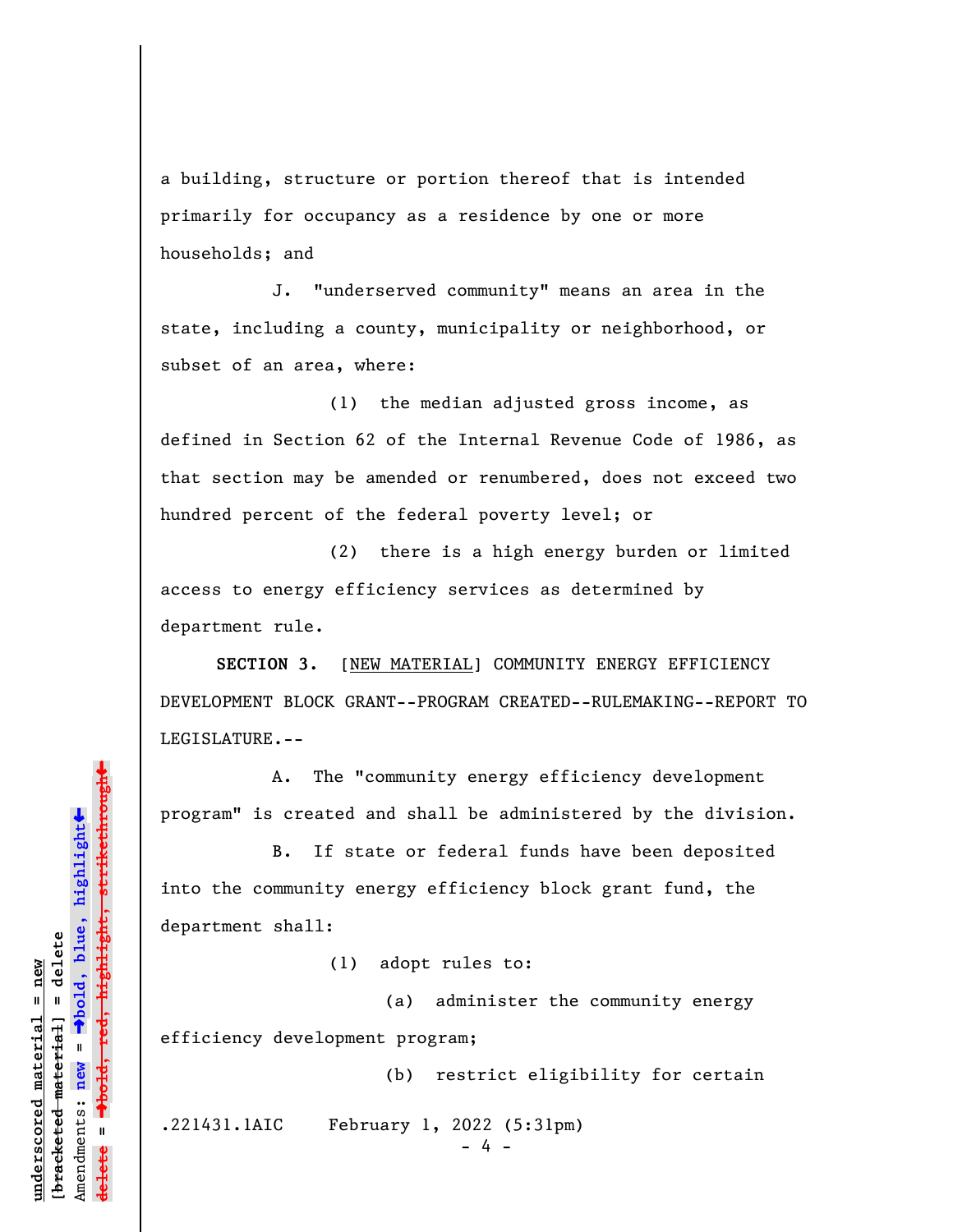funds, if required by the entity that provided the funding to the program;

(c) govern the acceptance, evaluation and prioritization of applications submitted by qualified entities for grants made pursuant to the Community Energy Efficiency Development Block Grant Act;

(d) determine whether the status of a person or household is low-income; and

(e) assess whether the value, rent or estimated mortgage of residential housing is affordable to lowincome persons;

(2) solicit, review and prioritize community energy efficiency project applications;

(3) make grants for community energy efficiency projects from the community energy efficiency development block grant fund; and

(4) approve and enter into contracts with grantees to implement selected community energy efficiency projects; provided that the contracts shall include project performance measures, penalties or other provisions that ensure the successful completion of the projects in accordance with Article 9, Section 14 of the constitution of New Mexico and shall require reporting on project performance, energy savings and non-energy benefits resulting from the energy efficiency measures.

.221431.1AIC February 1, 2022 (5:31pm)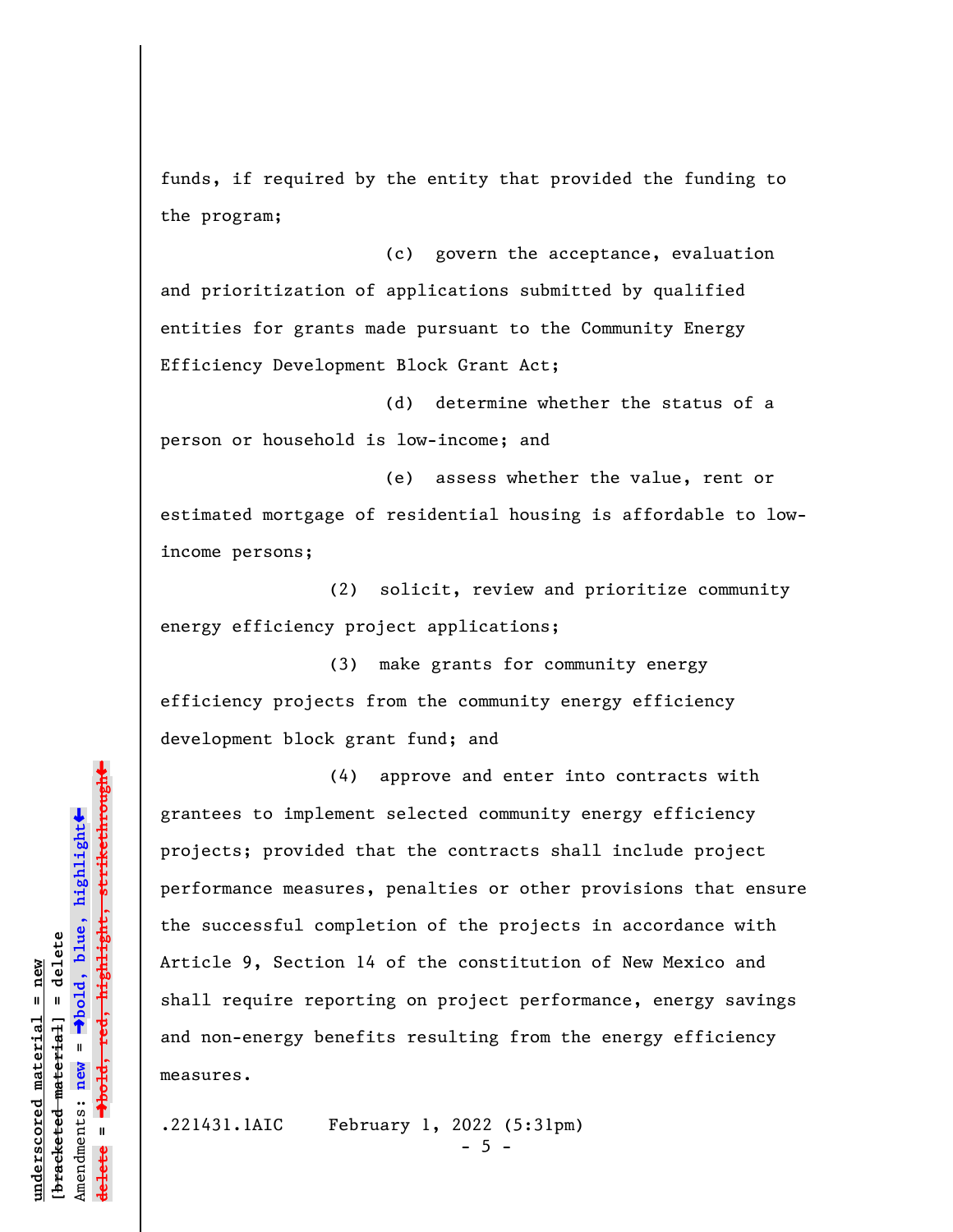C. The department shall not be required to carry out the responsibilities in Subsection B of this section in any year that there are insufficient funds available for making grants in the community energy efficiency block grant fund.

D. In a year in which state or federal funds have been deposited into the community energy efficiency block grant fund or in which a community energy efficiency project is in operation, the department and the New Mexico mortgage finance authority shall coordinate the work done in the state to implement energy efficiency measures.

E. By November 1 of each year in which a community energy efficiency project is in operation, the department shall provide to the interim legislative committee that addresses the status of the development of energy efficiency measures and programs a report on the status of participation in the community energy efficiency development program by people in underserved communities, the types of projects funded by grants made through the program and any recommended changes with respect to the program.

**SECTION 4.** [NEW MATERIAL] COMMUNITY ENERGY EFFICIENCY PROJECT REQUIREMENTS.--

A. A county, municipality, Indian nation, tribe or pueblo or the New Mexico mortgage finance authority may submit an application to the department for a grant for a community energy efficiency project.

.221431.1AIC February 1, 2022 (5:31pm)

- 6 -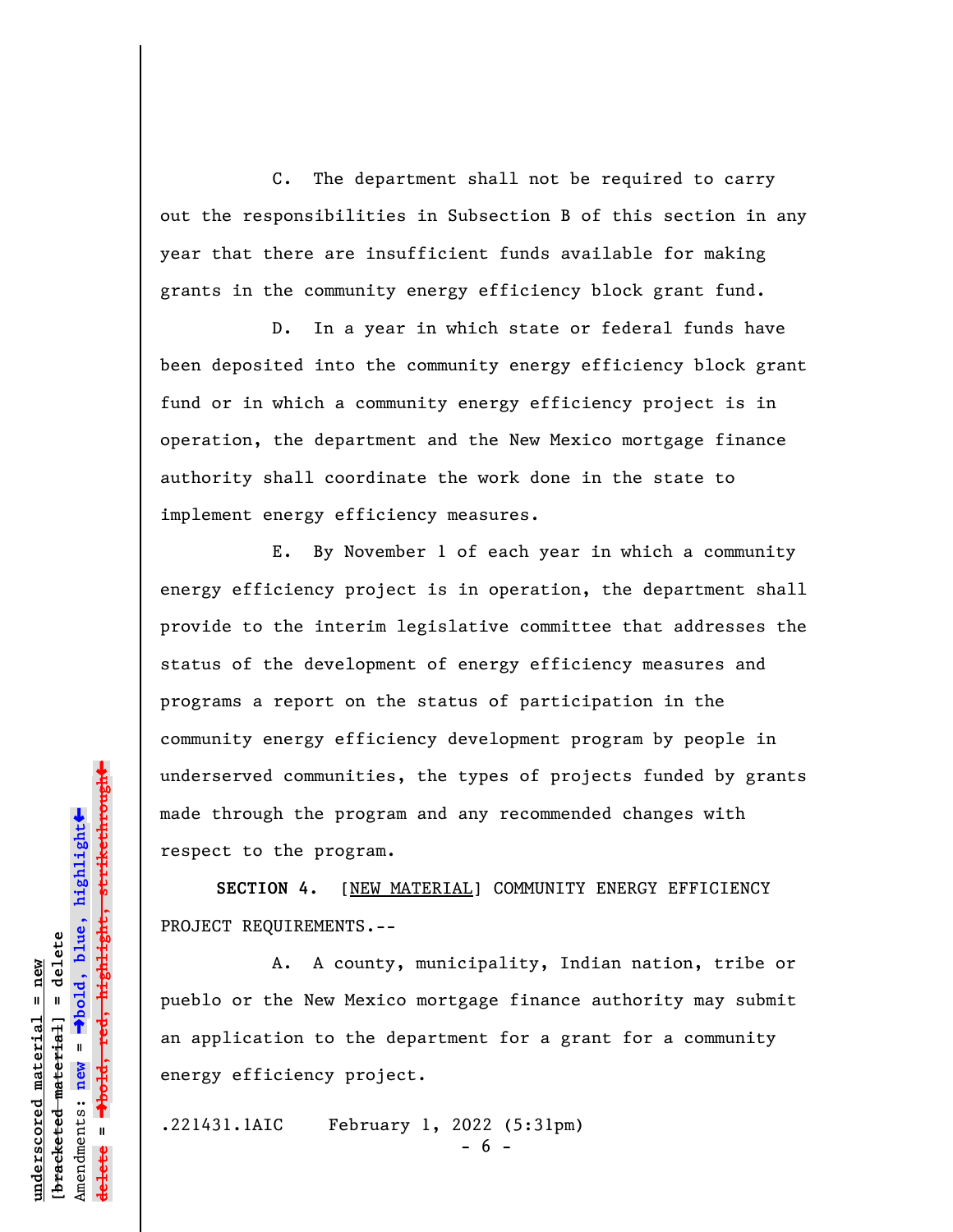B. An application shall:

(1) describe the community energy efficiency project for which a grant is requested and how the project would support infrastructure improvements for affordable housing;

(2) describe how the community energy efficiency project would benefit an underserved community in which it is located;

(3) identify the targeted underserved community;

(4) set forth the energy efficiency improvements to residential units located within an underserved community that meet the following eligibility criteria pursuant to Article 9, Section 14 of the constitution of New Mexico:

(a) residential housing units occupied by low-income persons within an underserved community; or

(b) residential housing units within an underserved community that otherwise meet the criteria for housing that is affordable to low-income persons as established by the department in rule;

(5) propose a series of energy efficiency measures expected to reduce energy use in targeted households and the estimated reduction of energy use from the implementation of the measures;

(6) identify a service provider that will .221431.1AIC February 1, 2022 (5:31pm) - 7 -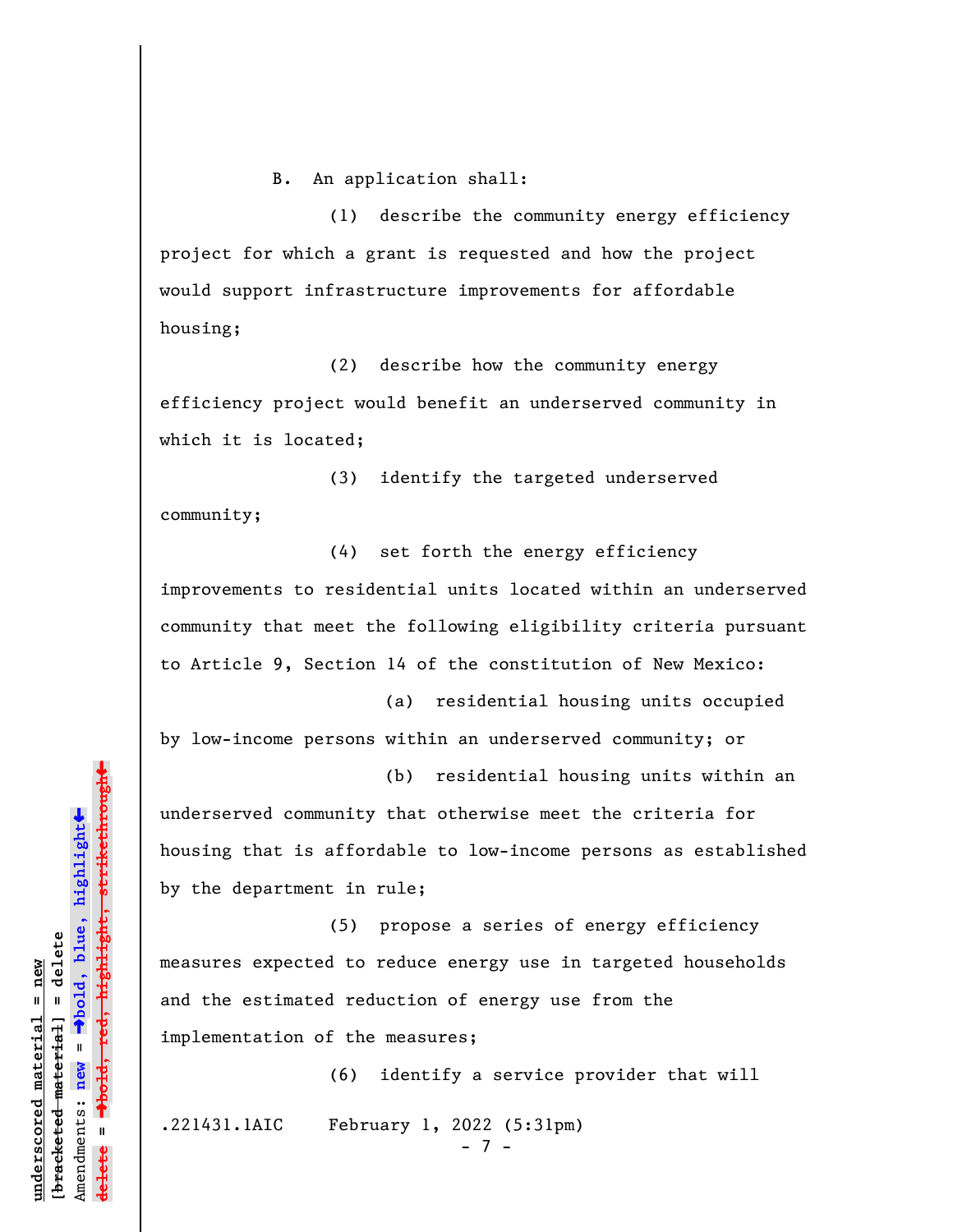implement the energy efficiency measures in targeted households and set forth the experience of the service provider in working with the targeted underserved community;

(7) identify one or more community partners that will identify and work with targeted households to implement a community energy efficiency project in an underserved community and set forth the experience of the community partner in working with the targeted underserved community;

(8) set forth any commitment by a service provider or community partner to employ apprentices from a registered apprenticeship program that promotes diversity or to provide paid internships to persons from the targeted underserved community; and

(9) provide a project budget detailing anticipated expenditures and additional sources of funding that would complement a grant obtained pursuant to the Community Energy Efficiency Development Block Grant Act.

C. Notwithstanding the application requirements of Subsection B of this section, the New Mexico mortgage finance authority may submit an application that:

(1) describes the community energy efficiency project for which a grant is requested and how the project would support infrastructure improvements for affordable housing that would complement and not duplicate other energy

.221431.1AIC February 1, 2022 (5:31pm)

- 8 -

 $\ddag$ º**bold, red, highlight, strikethrough**  $\ddot{\bullet}$ º**bold, blue, highlight** bracketed material] = delete **[bracketed material] = delete** inderscored material = new **underscored material = new** Amendments: **new** =  $\bar{\mathbf{u}}$ Amendments: new **delete =**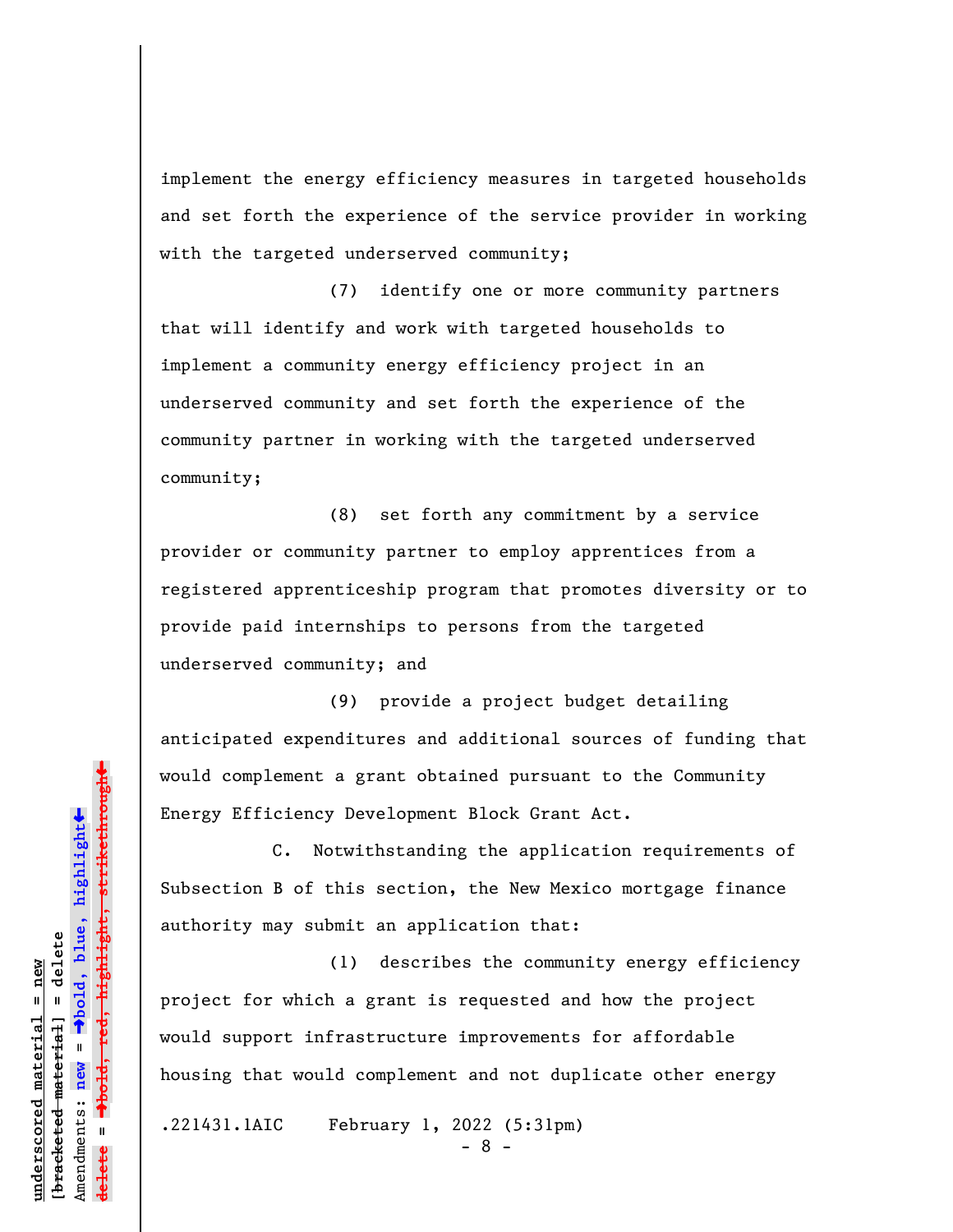efficiency programs in the state;

(2) either meets the requirements of Paragraphs (2) through (4) of Subsection B of this section or sets forth the energy efficiency improvements to residential housing units, regardless of whether the residential housing units are located in an underserved community; provided that the residential housing units meet the eligibility criteria established by the New Mexico mortgage finance authority pursuant to Article 9, Section 14 of the constitution of New Mexico; and provided further that the application describes how energy efficiency improvements to the residential housing units will help to reduce the energy burden of low-income households that may not qualify for other energy efficiency programs in the state;

(3) proposes a series of energy efficiency measures expected to reduce energy use in targeted households and the estimated reduction of energy use from the implementation of the measures;

(4) identifies a service provider that will implement the energy efficiency measures in targeted households and sets forth the experience of the service provider in working with underserved communities;

(5) identifies one or more community partners that will identify and work with targeted households and sets forth the experience of the community partner in working with

.221431.1AIC February 1, 2022 (5:31pm)

- 9 -

 $\ddag$ º**bold, red, highlight, strikethrough**  $\ddot{\bullet}$ º**bold, blue, highlight** bracketed material] = delete **[bracketed material] = delete** inderscored material = new **underscored material = new** Amendments: **new** =  $\bar{\mathbf{u}}$ Amendments: new **delete =**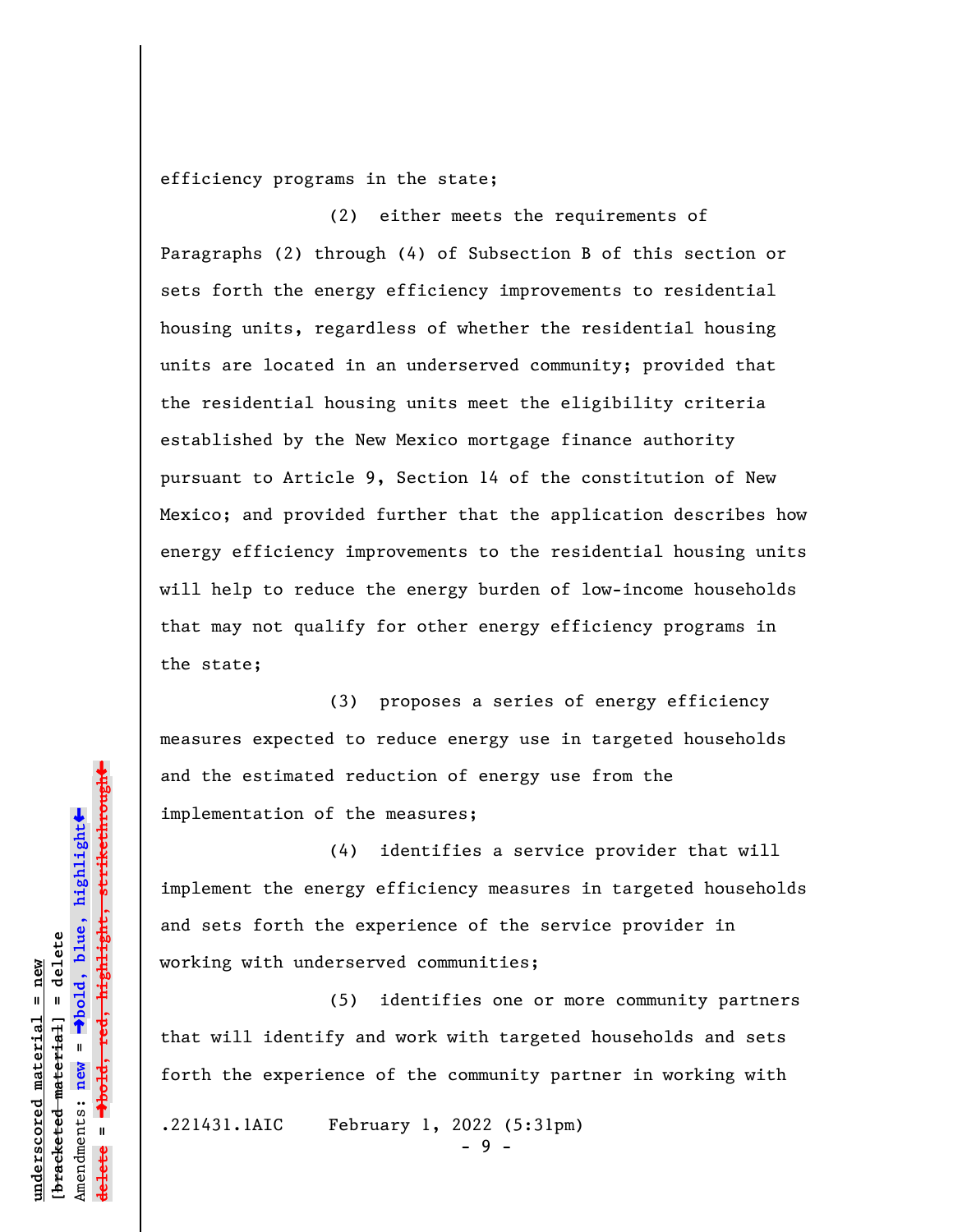underserved communities; and

(6) provides a project budget detailing anticipated expenditures and additional sources of funding that would complement a grant awarded pursuant to the Community Energy Efficiency Development Block Grant Act.

D. The department may require that applications meet additional criteria consistent with the goal of improving the energy efficiency, livability or public health and safety of affordable housing in underserved communities.

**SECTION 5.** [NEW MATERIAL] REQUIRED GRANT OF AUTHORITY.--

A. The Community Energy Efficiency Development Block Grant Act is enacted to allow the state, a county or a municipality to provide or pay the costs of financing infrastructure necessary to support affordable housing projects as provided by Article 9, Section 14 of the constitution of New Mexico.

B. Prior to the department's final approval of an application for a grant pursuant to the Community Energy Efficiency Development Block Grant Act, an applicant that is a county or a municipality shall provide the department with a copy of the ordinance enacted by the county or municipality that provides the county's or municipality's formal approval for a specific community energy efficiency development block grant and includes in the ordinance the terms and conditions of the grant approved by the department. The department shall not

.221431.1AIC February 1, 2022 (5:31pm)

 $- 10 -$ 

»highlight, strikethrough º**bold, red, highlight, strikethrough**  $\ddot{\bullet}$ º**bold, blue, highlight** bracketed material] = delete **[bracketed material] = delete** inderscored material = new **underscored material = new** Amendments: **new** =  $\bar{\mathbf{u}}$ Amendments: new **delete =**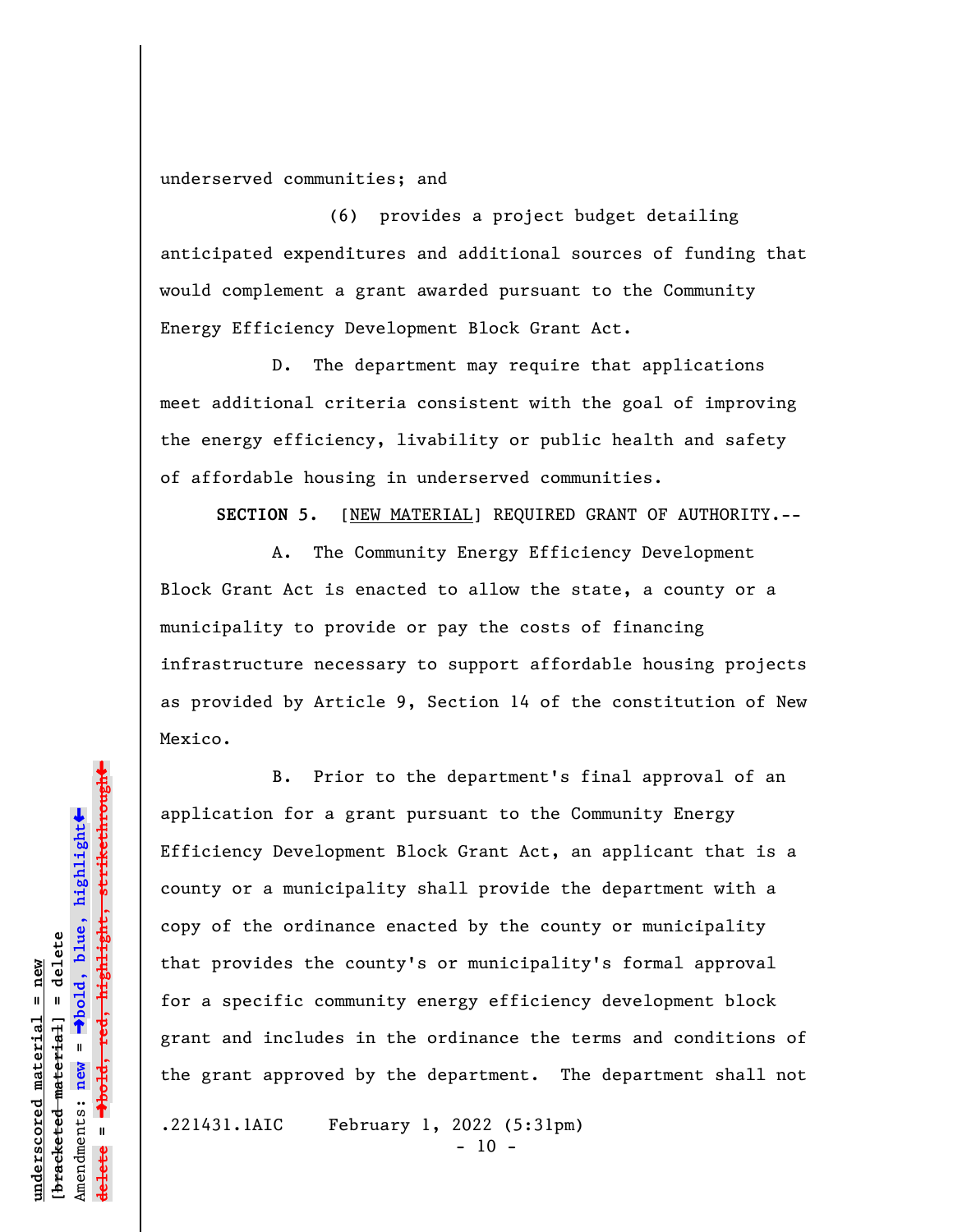approve an application for a community energy efficiency project if the county or municipality fails to enact an ordinance that gives formal approval for the terms and conditions approved by the department for the community energy efficiency development block grant and includes in the ordinance those exact terms and conditions.

C. Prior to the department's final approval of an application for a grant pursuant to the Community Energy Efficiency Development Block Grant Act, an applicant that is an Indian nation, tribe or pueblo shall provide the department with a copy of a resolution enacted by the Indian nation, tribe or pueblo that provides the Indian nation's, tribe's or pueblo's formal approval for a specific community energy efficiency development block grant and includes in the ordinance the terms and conditions of the grant approved by the department. The department shall not approve an application for a community energy efficiency project if the Indian nation, tribe or pueblo fails to enact a resolution that gives formal approval for the terms and conditions approved by the department for the community energy efficiency development block grant and includes in the resolution those exact terms and conditions.

D. Prior to the department's final approval of an application from the New Mexico mortgage finance authority for a grant pursuant to the Community Energy Efficiency Development .221431.1AIC February 1, 2022 (5:31pm)

- 11 -

 $\ddag$ º**bold, red, highlight, strikethrough**  $\ddot{\bullet}$ º**bold, blue, highlight**  $b$ racketed material] = delete **[bracketed material] = delete** inderscored material = new **underscored material = new** Amendments: **new** =  $\bar{\mathbf{u}}$ Amendments: new **delete =**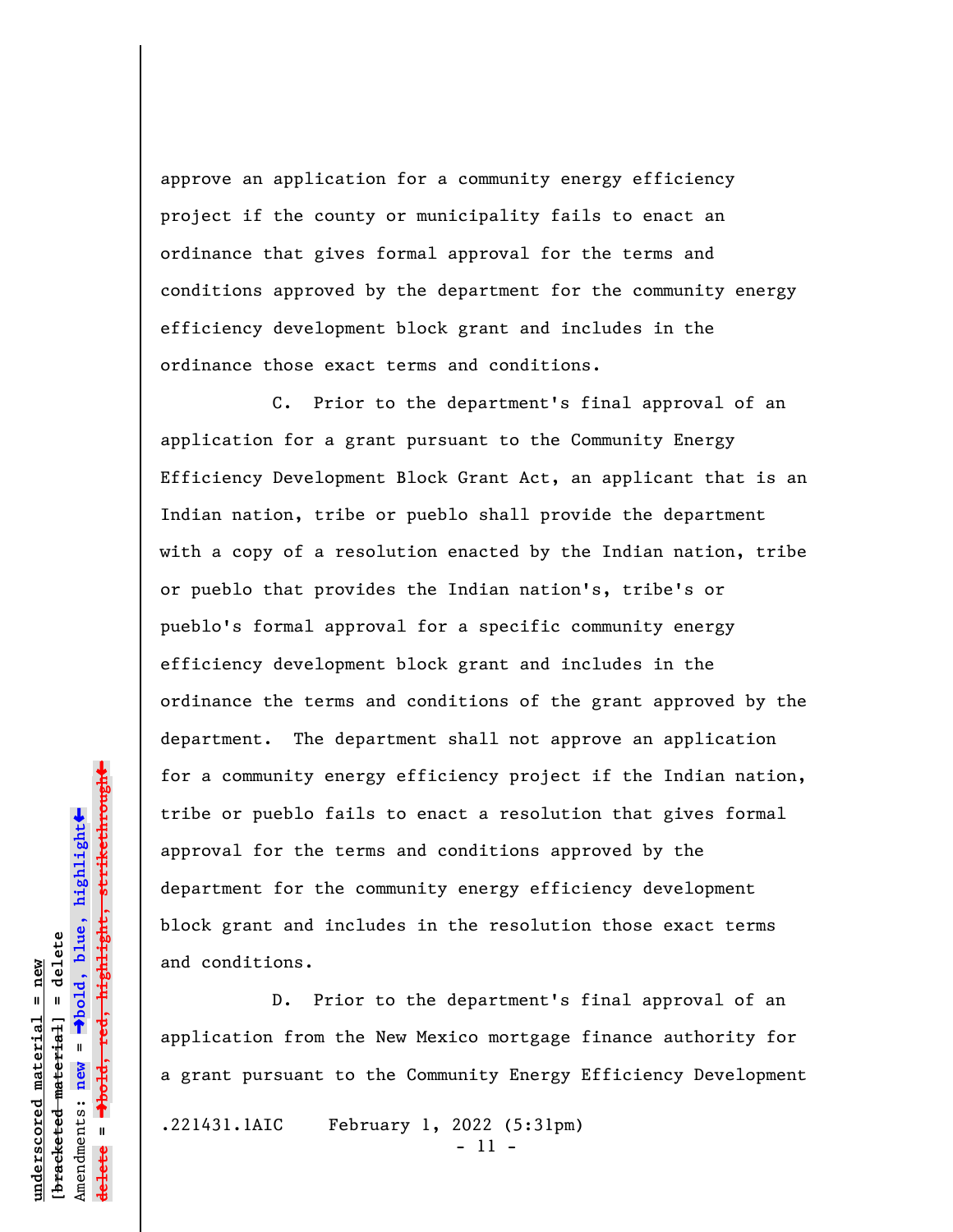Block Grant Act, the New Mexico mortgage finance authority shall provide the department with formal approval of the New Mexico mortgage finance authority to accept a specific community energy efficiency development block grant.

**SECTION 6.** [NEW MATERIAL] SELECTION OF COMMUNITY ENERGY EFFICIENCY PROJECTS.--

A. When reviewing and selecting community energy efficiency projects for grants from the community energy efficiency development block grant fund, the department shall consider:

(1) the estimated reduction in energy use from the project;

(2) the geographic diversity of the portfolio of community energy efficiency projects to be approved by the department;

(3) the experience of each community partner or service provider identified in the application in working with the targeted underserved community;

(4) whether the application includes a commitment by a service provider or community partner to employ apprentices from a registered apprenticeship program that promotes diversity or to provide paid internships to persons from the targeted underserved communities;

(5) the value of the project as a demonstration project to provide data for the effectiveness of

.221431.1AIC February 1, 2022 (5:31pm)

- 12 -

»highlight, strikethrough º**bold, red, highlight, strikethrough**  $\ddot{\bullet}$ º**bold, blue, highlight** bracketed material] = delete **[bracketed material] = delete** inderscored material = new **underscored material = new** Amendments: **new** =  $\bar{\mathbf{u}}$ Amendments: new **delete =**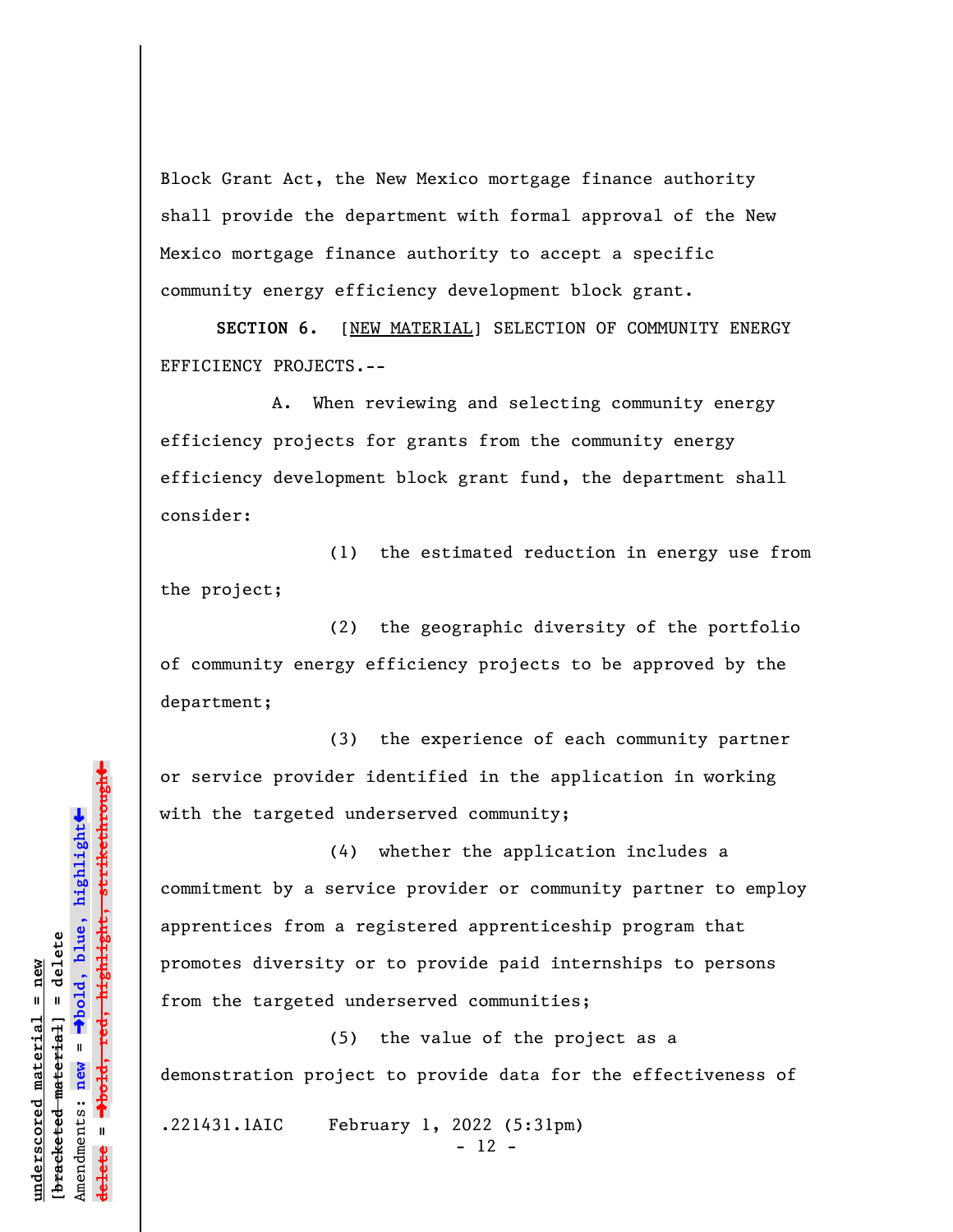implementing similar projects elsewhere; and

(6) the degree to which the project benefits an underserved community, including any non-energy benefits and health benefits provided by the project.

B. Provided that the criteria are published in the project solicitation, the department may further consider in its review and selection of community energy efficiency projects:

(1) the degree to which the project will protect public health, including protecting underserved communities from a public health threat such as the coronavirus disease 2019;

(2) the degree to which the project will contribute to economic recovery, including from the coronavirus disease 2019 pandemic; or

(3) the degree to which the project will reduce economic hardship of individual families due to the coronavirus disease 2019 pandemic.

C. In considering an application from the New Mexico mortgage finance authority, the department shall consider whether full or partial funding of the New Mexico mortgage finance authority application would:

(1) promote geographic diversity of the portfolio of community energy efficiency projects;

(2) reduce the energy burden of low-income

.221431.1AIC February 1, 2022 (5:31pm)

 $- 13 -$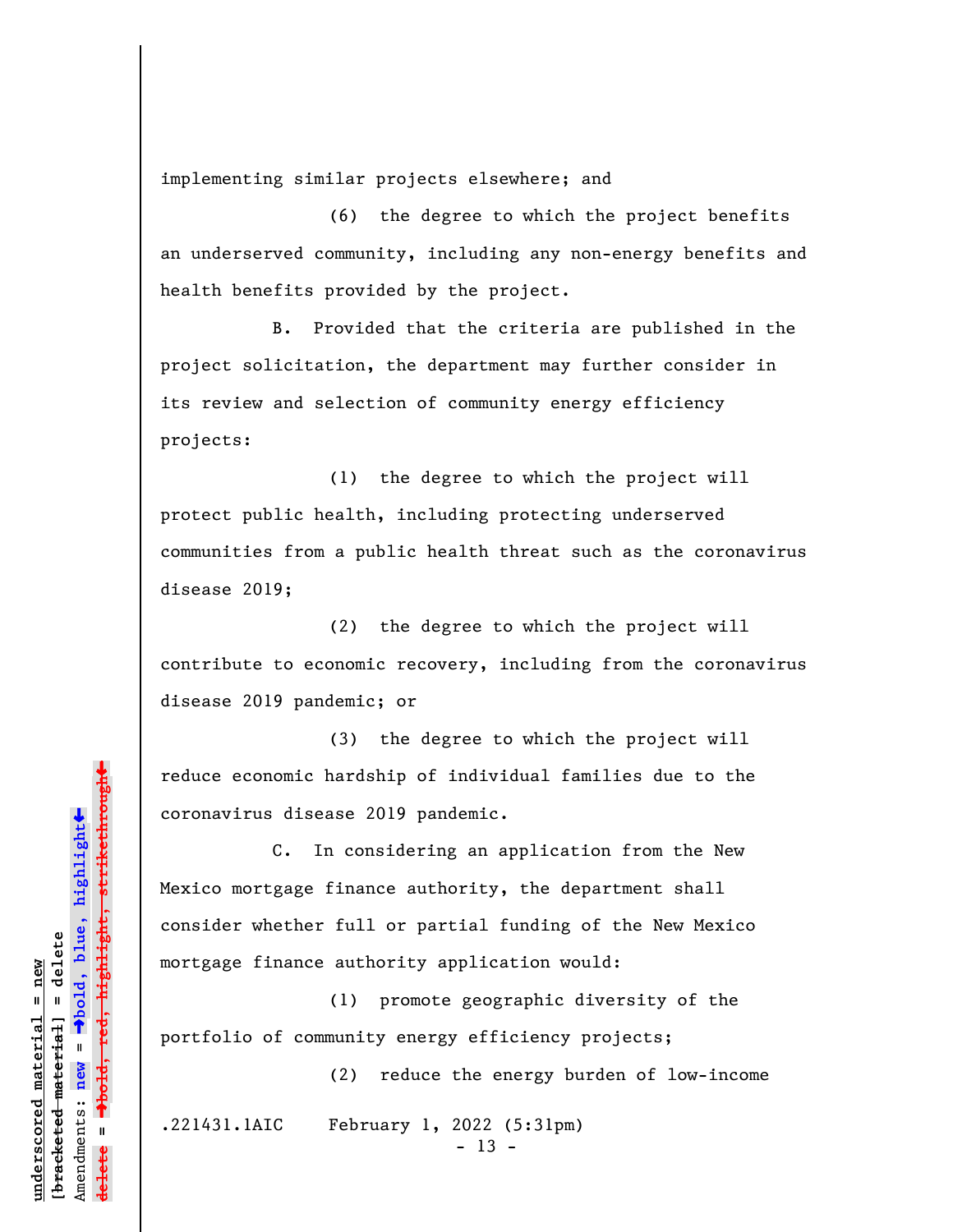persons, within or outside of underserved communities, who would not be likely to otherwise receive energy efficiency improvements through other state programs; or

(3) help create a portfolio of community energy efficiency projects that would best meet the goals of the Community Energy Efficiency Development Block Grant Act.

**SECTION 7.** [NEW MATERIAL] COMMUNITY ENERGY EFFICIENCY DEVELOPMENT BLOCK GRANT FUND CREATED--ADMINISTRATION.--

A. The "community energy efficiency development block grant fund" is created as a nonreverting fund in the state treasury. The fund consists of appropriations, gifts, grants and donations to the fund, federal funding for purposes consistent with the fund and income from investment of the fund; provided that federal funding allocated to the state for the federal weatherization assistance program pursuant to 42 U.S.C. Section 6863 or the federal low income home energy assistance program pursuant to 42 U.S.C. Sections 8621 through 8630 shall not be deposited in the fund without the written approval of the appropriate federal agency and the New Mexico mortgage finance authority. Expenditures from the fund shall be made on warrant of the secretary of finance and administration pursuant to vouchers signed by the secretary of energy, minerals and natural resources or the secretary's authorized representative.

B. Money in the fund is subject to appropriation by .221431.1AIC February 1, 2022 (5:31pm)  $- 14 -$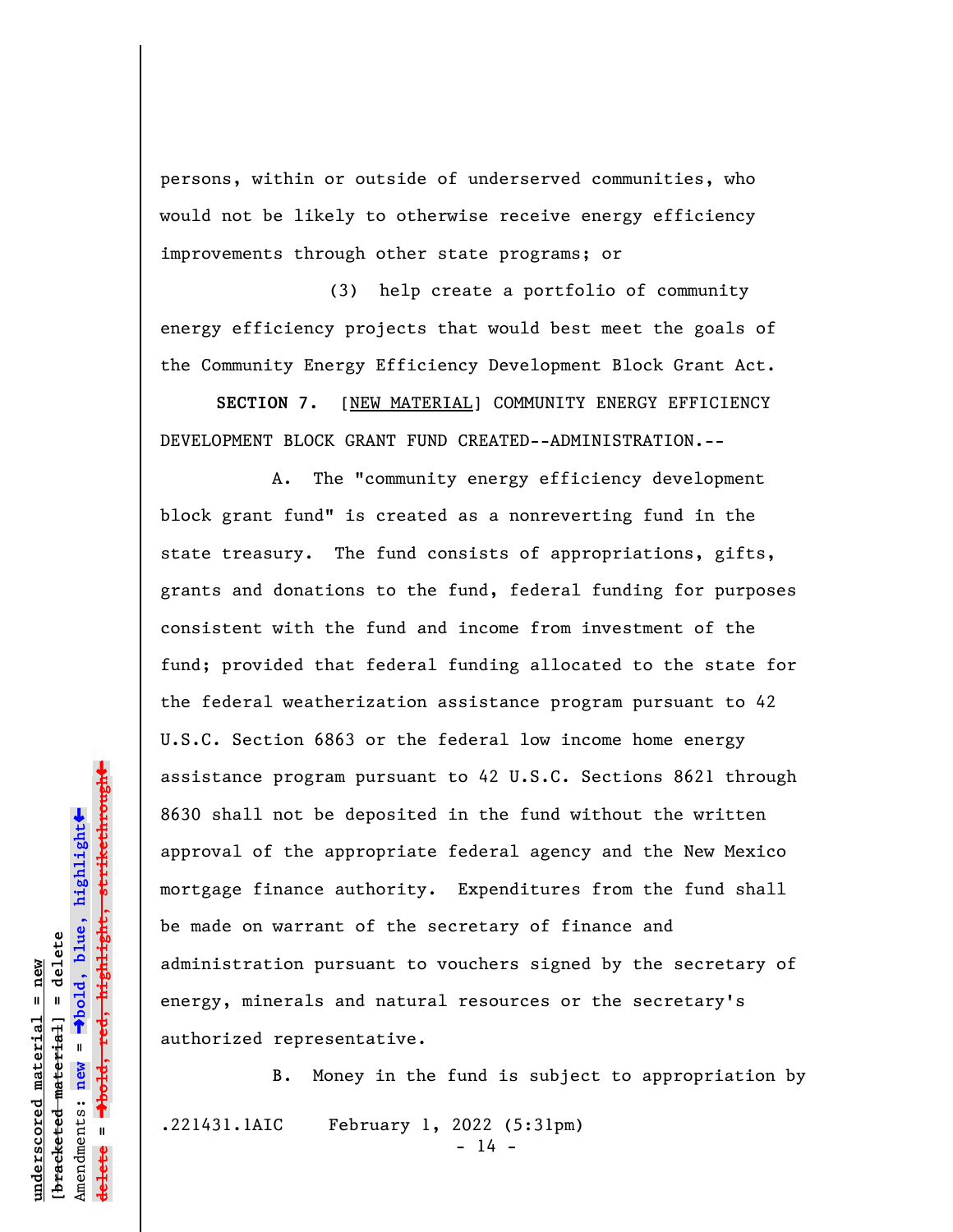the legislature to the department to carry out the purposes of the Community Energy Efficiency Development Block Grant Act, including the administrative costs of the department; provided that money in the fund that is derived from the federal government may be expended by the department without legislative authorization for any purpose that is consistent with the goal of reducing the energy burden of low-income persons or underserved communities as otherwise allowed by law, including carrying out the community energy efficiency development block grant program and the administrative costs of the department.

HENRC $\rightarrow$ SECTION 8. A new section of Chapter 62, Article **NMSA 1978 is enacted to read:**

**"[NEW MATERIAL] UTILITY REPORTING ON DISCONNECTIONS, ARREARS AND PEOPLE WITHOUT SERVICE.--**

**A. By December 31, 2023, the commission shall promulgate rules requiring that each utility under the commission's jurisdiction report:**

**(1) on a quarterly basis, the number of customers in each customer class that are disconnected, the reason for disconnection, the number of customers reconnected after disconnection, the number of disconnected and reconnected customers that were eligible for the federal low-income home energy assistance program, the current number of customers eligible for disconnection due to arrears and the average** .221431.1AIC February 1, 2022 (5:31pm)

 $\ddag$ º**bold, red, highlight, strikethrough**  $\ddot{\bullet}$ º**bold, blue, highlight**  $b$ racketed material] = delete **[bracketed material] = delete** inderscored material = new **underscored material = new** Amendments: **new** =  $\bar{\mathbf{u}}$ Amendments: new  $\mathbf{u}$ **delete =** lelete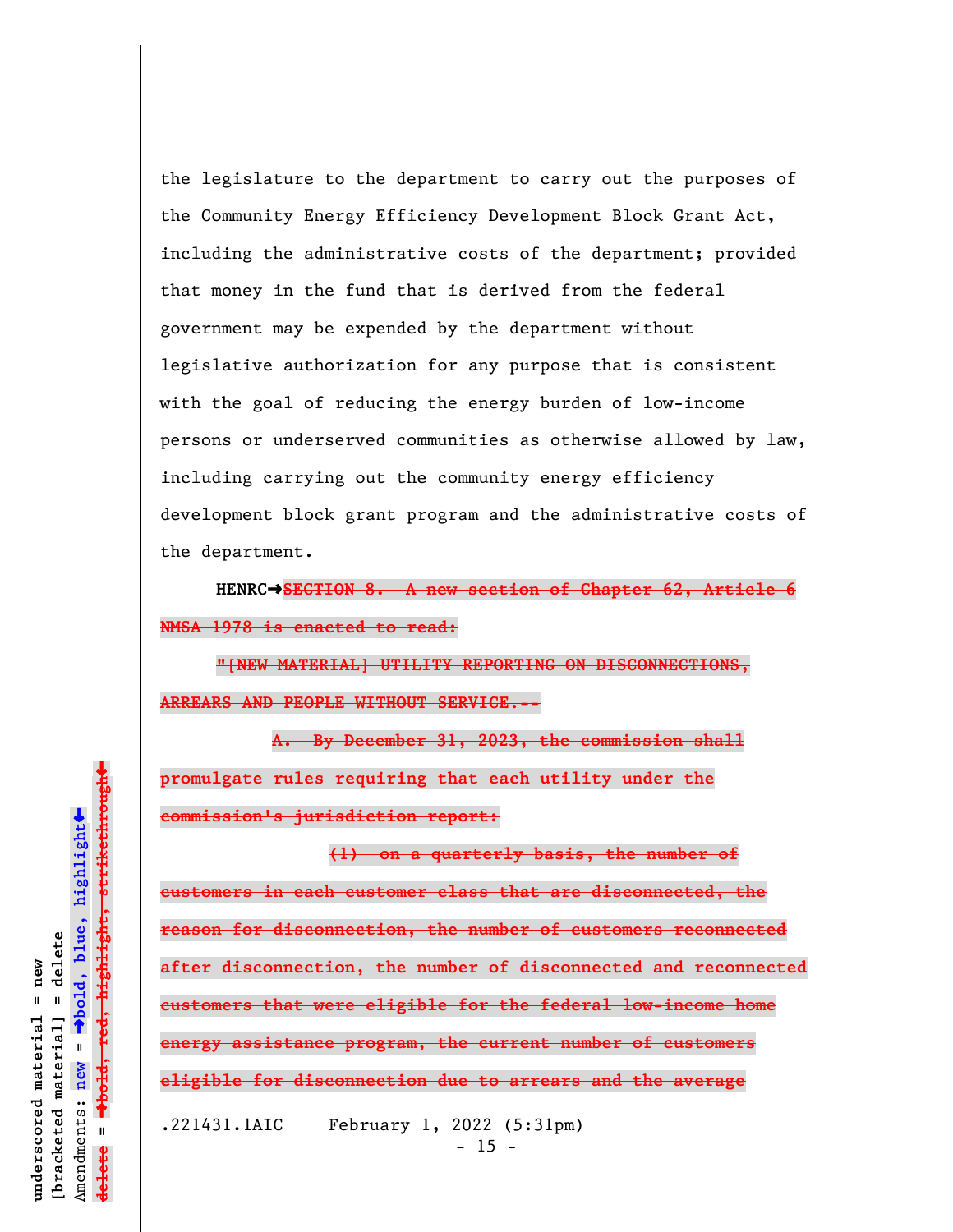**amount of arrears for customers eligible for disconnection; (2) on an annual basis, the number, or best estimate of the number, of prospective residential customers**

**that are not receiving utility service in the utility's service territory and any information available about why the prospective customers are not receiving service; and**

**(3) any other information the commission determines is necessary and available for understanding and monitoring the provision of uninterrupted electricity and gas service and adequate water service to all New Mexicans and to low-income New Mexicans in particular.**

**B. For the purposes of this section, "low-income" means an annual household adjusted gross income, as defined in Section 62 of the federal Internal Revenue Code of 1986, as that section may be amended or renumbered, of equal to or less than two hundred percent of the federal poverty level."** 

**SECTION 9. A new section of Chapter 62, Article 6 NMSA 1978 is enacted to read:**

**"[NEW MATERIAL] PUBLIC UTILITY REPORT ON ACHIEVING ENERGY AND WATER EQUITY.--**

**A. By December 31, 2023, the commission shall issue an order requiring each public utility providing electricity service to provide a report that:**

**(1) includes an analysis of the benefits,**

.221431.1AIC February 1, 2022 (5:31pm)  $- 16 -$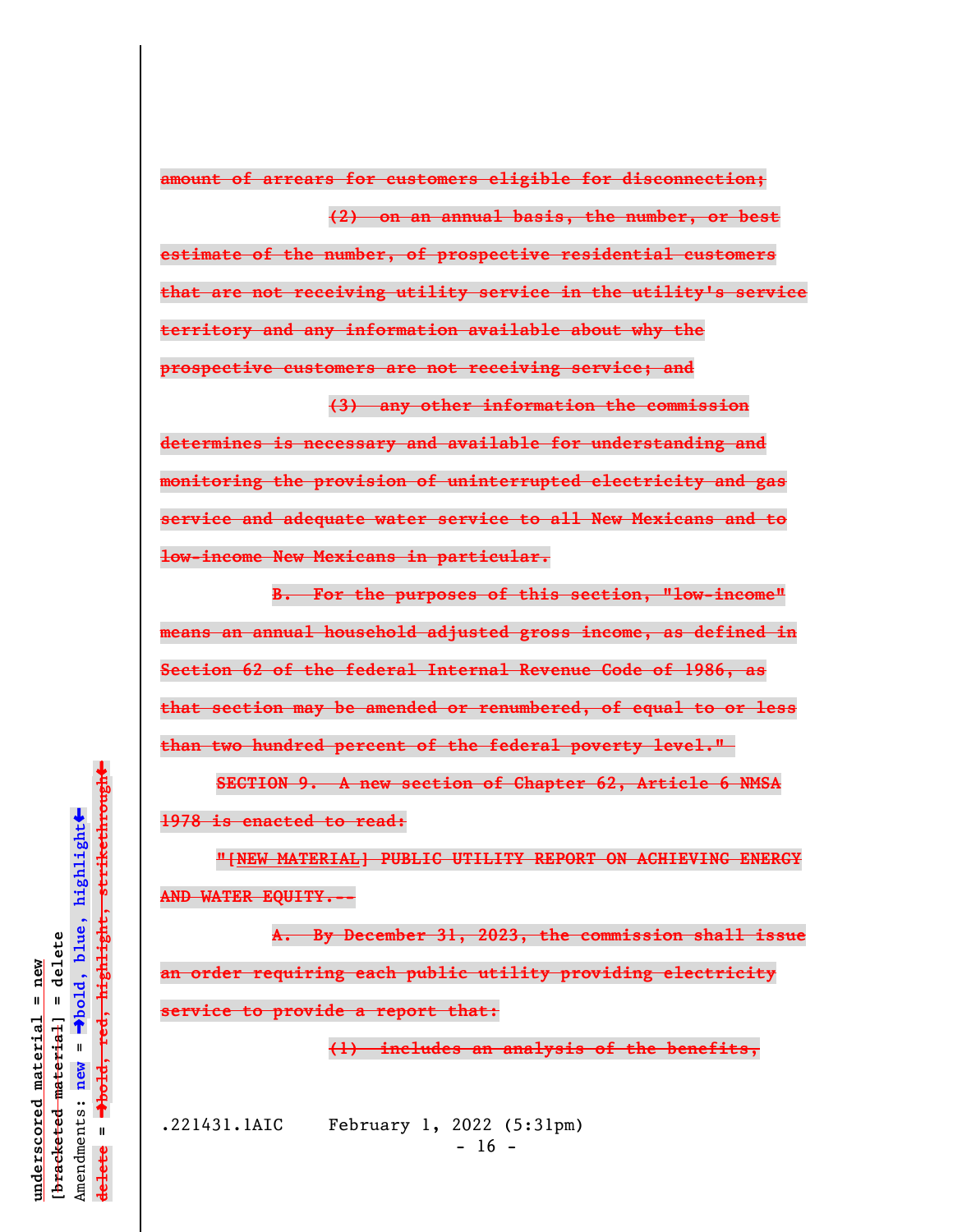**costs and feasibility of providing all prudent energy**

**efficiency improvements to fifty percent of all low-income New Mexico households by 2030 and to one hundred percent of all low-income New Mexico households by 2050, including an analysis of the benefits to energy affordability, utility load and greenhouse gas emissions;**

**(2) identifies whether the utility's rates are affordable to low-income customers in its service territory, and if not, identifies what type of low-income discount rate, alone or in combination with other actions such as energy efficiency improvements, the utility would recommend to achieve energy affordability; and**

**(3) identifies whether changes could be made to the utility's policies, to the rules or orders of the commission or in statute to ensure that all homes have access to essential household services, improve energy affordability, reduce energy burden and ensure continuous energy access for low-income New Mexicans.**

**B. By December 31, 2023, the commission shall issue an order requiring each public utility providing water service and each wastewater company under its jurisdiction to provide a report that includes an analysis of the benefits, costs and feasibility of providing adequate water service to fifty percent of all New Mexico households by 2030 and to one hundred**

.221431.1AIC February 1, 2022 (5:31pm) - 17 -

 $\ddag$ º**bold, red, highlight, strikethrough**  $\ddot{\bullet}$ º**bold, blue, highlight**  $\frac{1}{2}$ bracketed material = delete **[bracketed material] = delete** inderscored material = new **underscored material = new** Amendments: **new** =  $\bar{\mathbf{u}}$ Amendments: new  $\mathbf{I}$ **delete =** lelete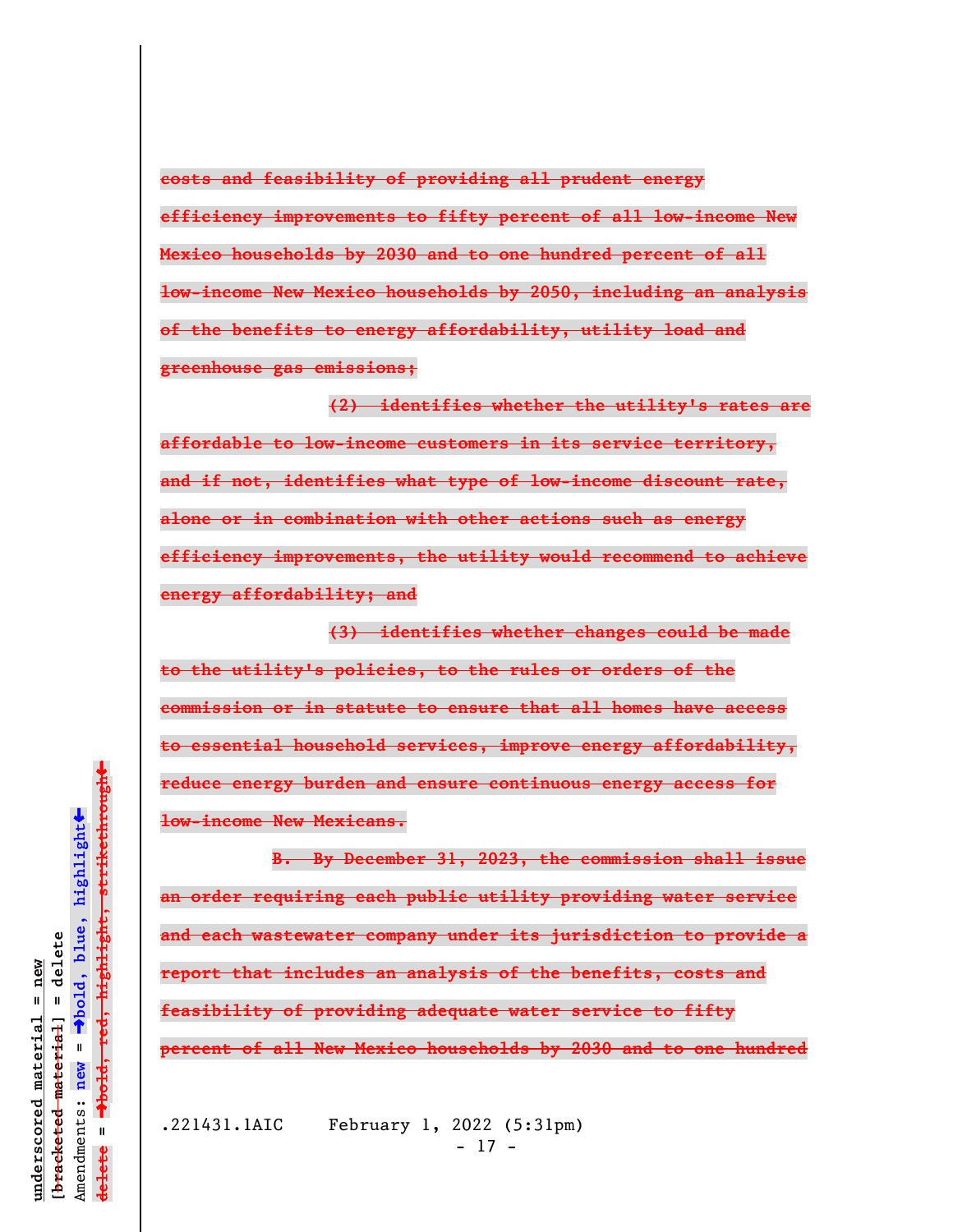**percent of all New Mexico households by 2050 that desire that service in their jurisdiction.**

**C. The commission shall request public comment on the reports required by this section and hold a public hearing on the reports to solicit recommendations on action that the commission may take.**

**D. By December 31, 2024, the commission shall promulgate rules or issue orders in response to recommendations made by utilities and members of the public to make immediate, reasonable and consistent improvements toward ensuring all homes have access to essential household services, toward energy affordability and to reduce energy burden as allowed by law, with a goal of achieving fifty percent energy affordability for low-income New Mexicans by 2030 and one hundred percent by 2050; provided that the commission may tailor policies to apply to a subset of low-income New Mexicans to achieve these goals. In promulgating the rules or issuing the orders, the commission shall consider the degree to which the rules or orders:**

**(1) ensure all homes have access to essential household services; (2) improve energy affordability;**

**(3) reduce utility load;**

**(4) reduce greenhouse gas emissions; and**

.221431.1AIC February 1, 2022 (5:31pm) - 18 -

º**bold, red, highlight, strikethrough**  $\ddot{\bullet}$ º**bold, blue, highlight**  $\frac{1}{2}$ bracketed material = delete **[bracketed material] = delete** inderscored material = new **underscored material = new** Amendments: **new** =  $\bar{\mathbf{u}}$ Amendments: new  $\mathbf{u}$ **delete =** lelete

 $\ddag$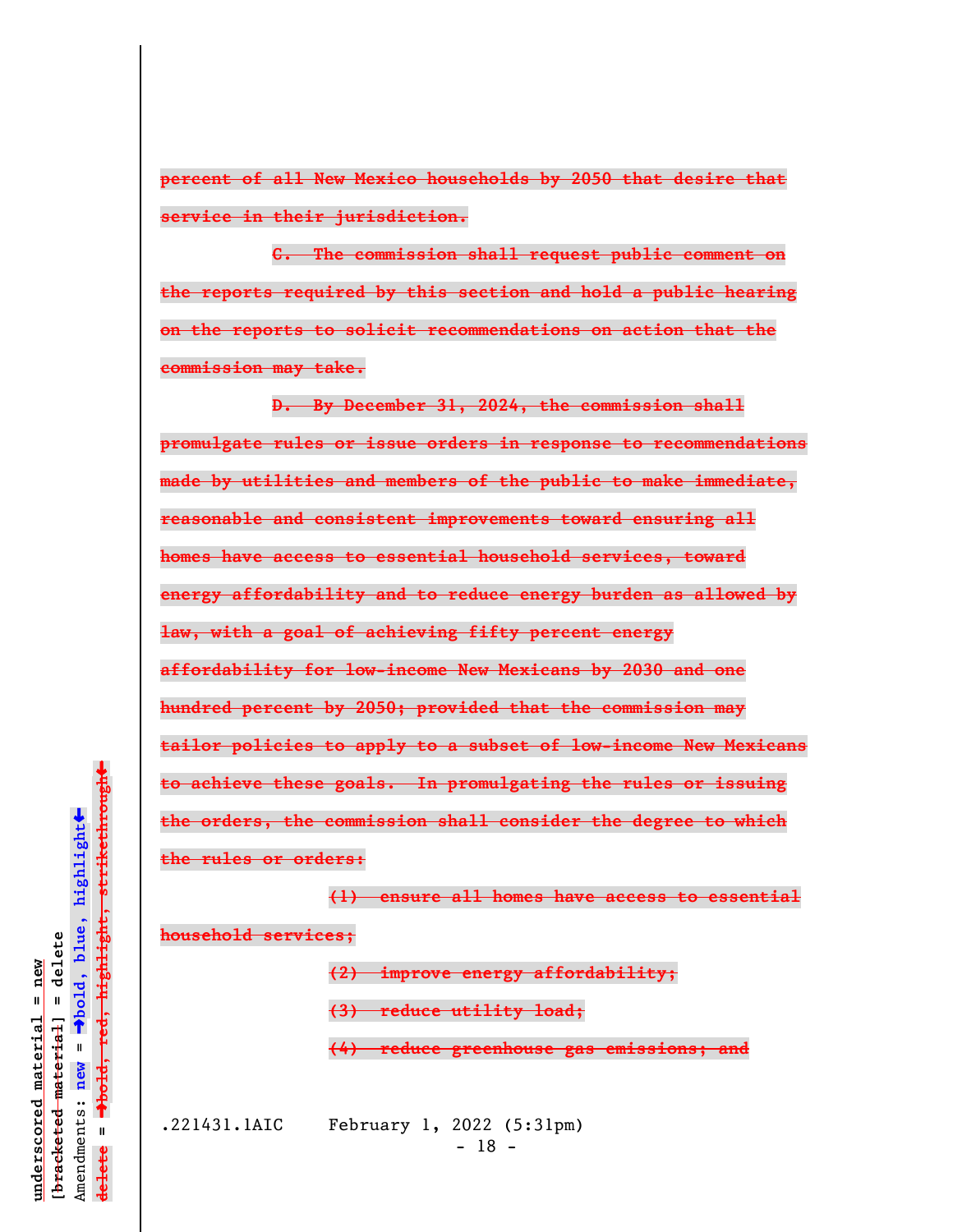## **(5) impact ratepayers.**

**E. By December 31, 2024, the commission shall promulgate rules or issue orders in response to recommendations made by water utilities and wastewater companies under its jurisdiction and members of the public to make immediate, reasonable and consistent improvements to the access to water service, including wastewater connections, with a goal of providing adequate water service to fifty percent of all New Mexico households by 2030 and to one hundred percent of all New Mexico households by 2050 that desire that service.**

**F. For the purposes of this section:**

**(1) "adequate water service" means service to a customer that provides the customer with access to piped or well water twenty-four hours a day, meets state and federal standards for safety and enables complete plumbing at the customer's residence, including a water heater, sink, shower or bathtub, toilet and a code-compliant system for removing wastewater;**

**(2) "energy affordability" means that the combination of electricity and gas bills do not equal more than five percent of the annual income of a customer's household; (3) "essential household services" means internet, electric, natural gas, water, wastewater and other services connected to a domicile, as provided by law, and**

.221431.1AIC February 1, 2022 (5:31pm)  $- 19 -$ 

 $\ddag$ º**bold, red, highlight, strikethrough**  $\ddot{\bullet}$ º**bold, blue, highlight**  $\frac{1}{2}$ bracketed material = delete **[bracketed material] = delete** inderscored material = new **underscored material = new** Amendments: **new** =  $\mathbf{I}$ Amendments: new  $\mathbf{I}$ **delete =** lelete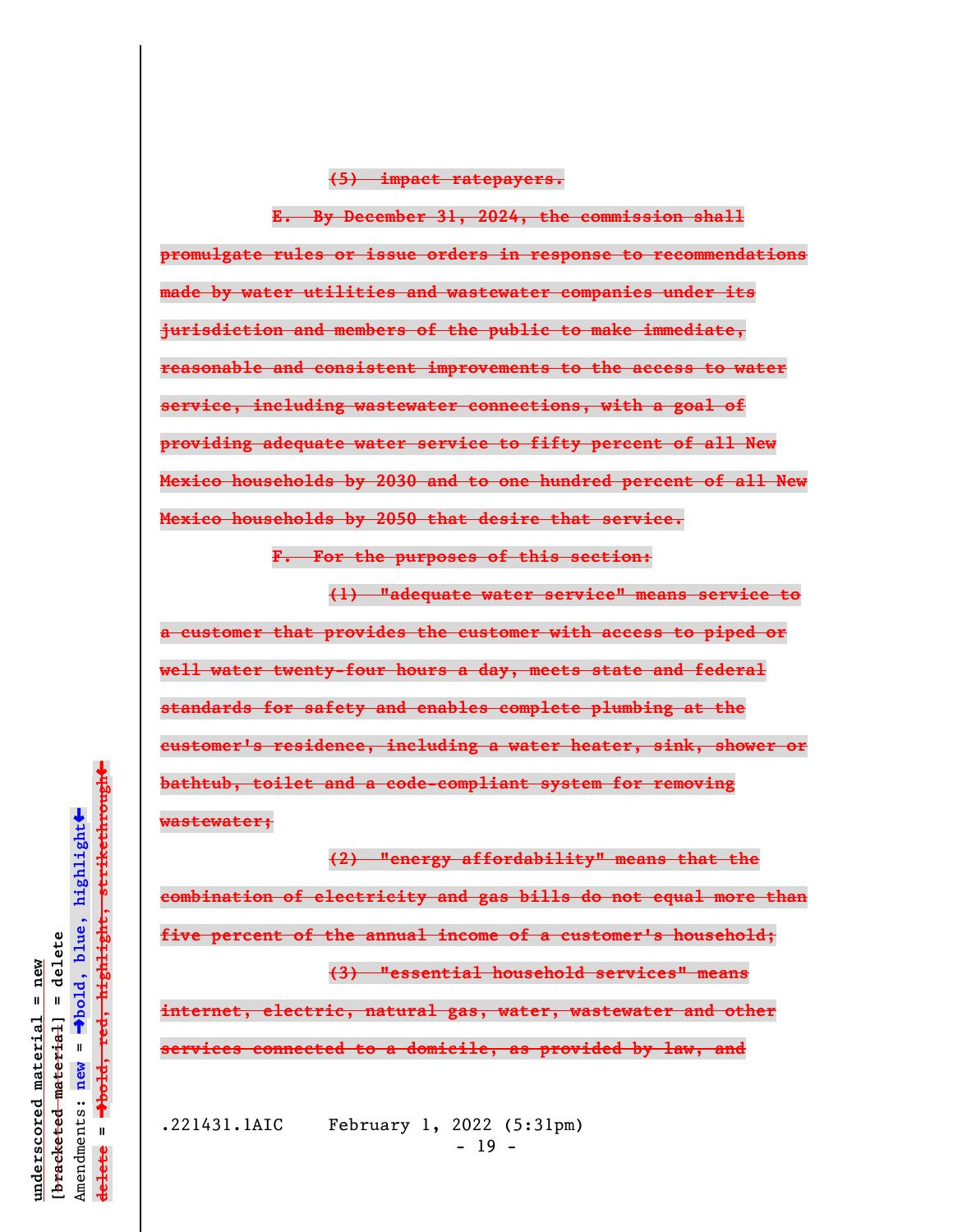**includes the infrastructure necessary to connect the services to a domicile; and**

**(4) "low-income" means an annual household adjusted gross income, as defined in Section 62 of the federal Internal Revenue Code of 1986, as that section may be amended or renumbered, of equal to or less than two hundred percent of the federal poverty level."**

**SECTION 10. Section 62-8-6 NMSA 1978 (being Laws 1941, Chapter 84, Section 42, as amended) is amended to read: "62-8-6. DISCRIMINATION.--**

**A. No public utility shall, as to rates or services, make or grant any unreasonable preference or advantage to [any] a corporation or person within any classification or subject [any] a corporation or person within any classification to any unreasonable prejudice or disadvantage. [No] A public utility shall not establish and maintain any unreasonable differences as to rates of service either as between localities or as between classes of service.**

**B. Nothing shall prohibit [however] the commission from approving:**

**(1) economic development rates; [and]**

**(2) rates designed to retain load; or [from**

**approving]**

**(3) energy efficiency programs designed to**

.221431.1AIC February 1, 2022 (5:31pm)  $- 20 -$ 

 $\ddag$ º**bold, red, highlight, strikethrough**  $\ddot{\bullet}$ º**bold, blue, highlight**  $b$ racketed material] = delete **[bracketed material] = delete** inderscored material = new **underscored material = new** Amendments: **new** =  $\bar{\mathbf{u}}$ Amendments: new  $\mathbf{u}$ **delete =** lelete